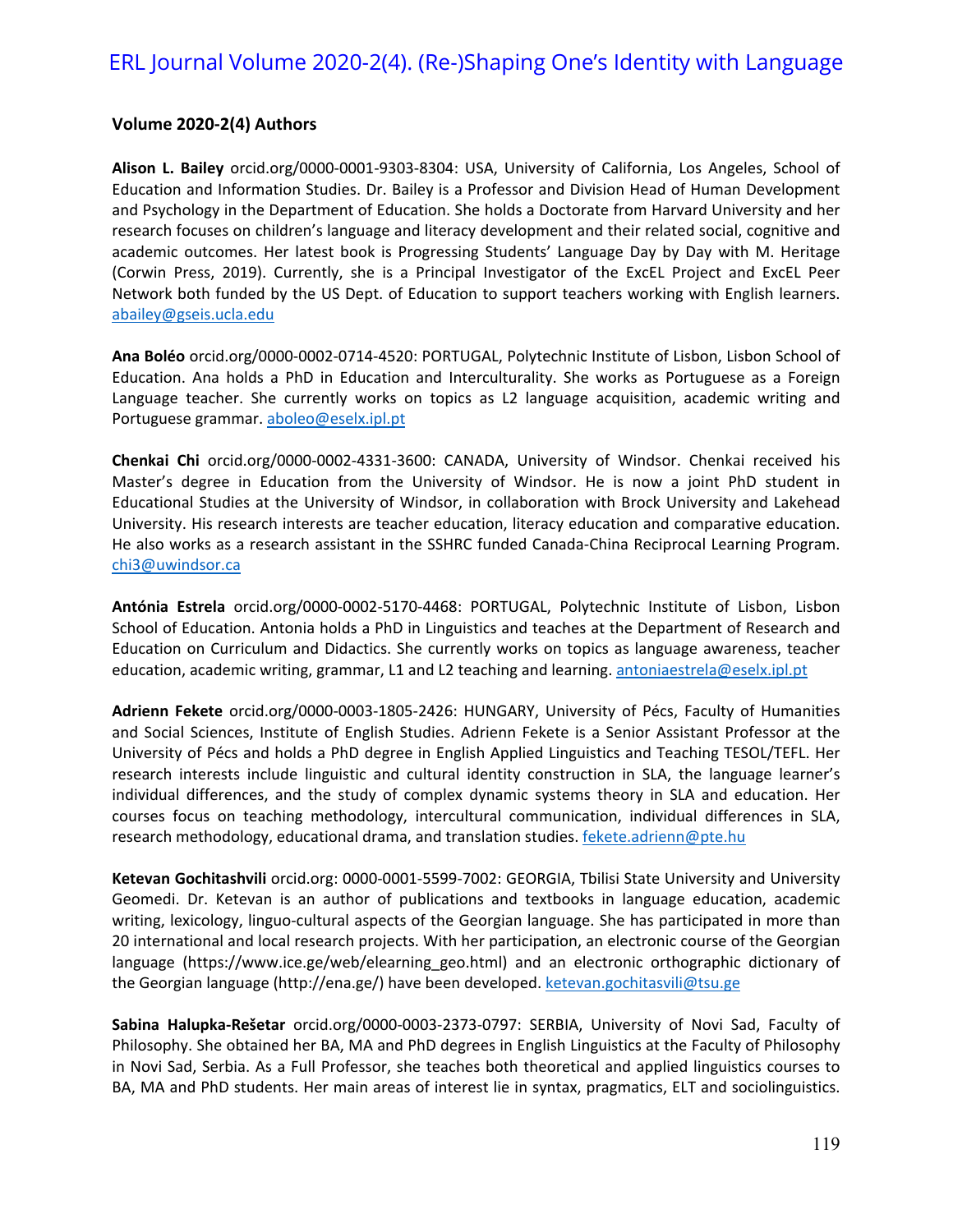## ERL Journal Volume 2020-2(4). (Re-)Shaping One's Identity with Language

She has authored two books (Sentential focus in English and Serbian, 2011 and Exploring communicative competence in English as a foreign language: a student's resource book, 2019), (co-)edited six volumes of research papers and has published the results of her research in both national and international journals (Journal of Pragmatics, Journal of Multilingual and Multicultural Development, Poznań Studies in Contemporary Linguistics, Language Problems and Language Planning, etc). [halupka.resetar@ff.uns.ac.rs](mailto:halupka.resetar@ff.uns.ac.rs)

**Jens Haugan** orcid.org/0000-0001-9708-2038: NORWAY, Inland Norway University of Applied Sciences, Faculty of Education, Department of Humanities. Jens holds a PhD degree (doctor artium) in Norwegian/Nordic linguistics. He works as an Assistant Professor with research mainly related to the role of Nynorsk ('New Norwegian') in education and society. His main research association and network are Educational Role of Language. [jens.haugan@inn.no](mailto:jens.haugan@inn.no)

**Paulina Krzeszewska** orcid.org/0000-0003-2222-3726: POLAND, University of Silesia, Katowice, Department of Humanistic Studies. She is currently a PhD student in the Department of Humanistic Studies at the University of Silesia. Her research interests centre around the speech- language development and the consequences of language delays or disorders. As a doctoral student, she assesses and analyses speech, language, cognitive-communication deficits which co-occur with other developmental impairments. As a speech-language pathologist she combines knowledge of scientific evidence with therapy practice and treats pediatric patients. [pj.krzeszewska@gmail.com](mailto:pj.krzeszewska@gmail.com)

**Monika Kusiak** orcid.org/0000-0002-4043-9144: POLAND, Jagiellonian University, Kraków, Faculty of Philology. Dr. Monika is a Professor of English in the Institute of English Studies and a Head of the Applied Linguistics and English Language Teaching Section. She teaches MA seminars, Research methods in Applied Linguistics, Current issues in Applied Linguistics, SLA Acquisition. She is the author of many publications and a member of the ERL journal and ERL Association. [monika.kusiak@interia.pl](mailto:monika.kusiak@interia.pl)

**Mira Milić** orcid.org/0000-0002-3025-8649: SERBIA, retired ESP professor at the University of Novi Sad. Mira holds a PhD degree in linguistics. She is the author of an English-Serbian dictionary of sports terms, a monograph on Anglicisms as synonyms in Serbian, 80 scientific articles, and an ESP textbook for students of sport. She is also a co-editor of aNew dictionary of Anglicisms in Serbian due out next year and a member of GLAD (Global Anglicism Database Network). Her scientific interests include ESP learning and teaching, English-Serbian contact and contrastive issues, and specialized lexicography. [miramilicns@gmail.com](mailto:miramilicns@gmail.com)

**Biljana Naumoska-Sarakinska** orcid.org/0000-0001-7657-9598: REPUBLIC OF N. MACEDONIA, Ss Cyril and Methodius University, Faculty of Philology. Biljana Naumoska-Sarakinska, PhD, is an Associate Professor at the Department of English Language and Literature, at the Faculty of Philology within the Ss Cyril and Methodius University in Skopje, the Republic of N. Macedonia. Her key interests are in the field of English grammar and linguistics, in the areas of semantics, word formation, morphology, lexicology, as well as ESP – Business English. She teaches a number of core and elective courses at the undergraduate level of studies, including Modern English, Semantics, Business English Communication and Correspondence, as well as Business English at the Faculty of Economy, within the same University. At this level of studies, she is engaged as visiting professor at the Faculty in Novi Sad. At the postgraduate level, she teaches topics in Semantics, where she is also supervisor to MA candidates. At the moment, she is involved in the Erasmus+ (KA2) Project - DAFLS – Developing Applied Foreign Language Skills (Developing multilingual skills training for special purposes), an international project in